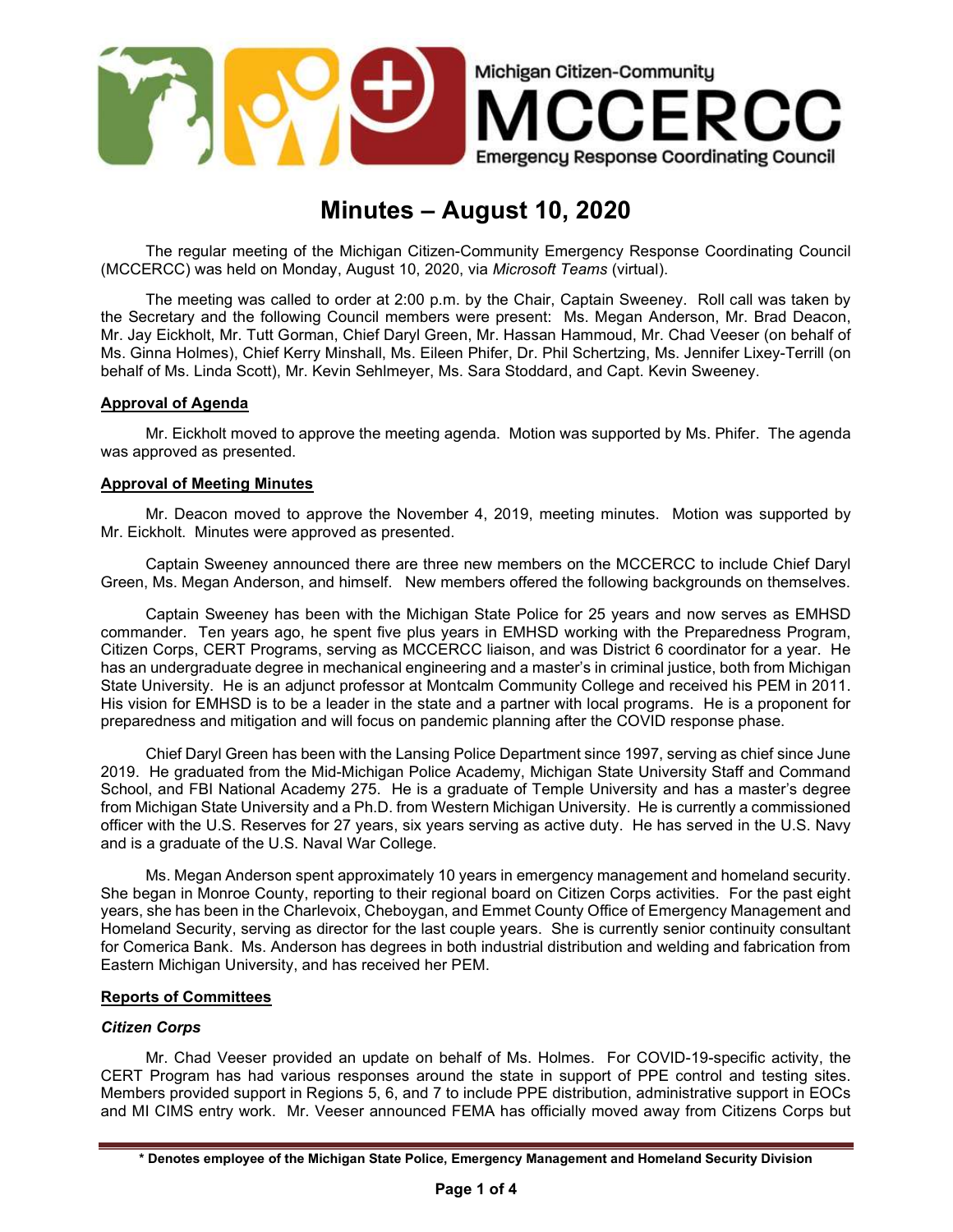continues to support CERT-specific activities. He reported most local activities and trainings were canceled due to COVID-19. Some virtual trainings occurred and Regions 3 and 6 had CERT response for flooding events. They have had 6,867 volunteers register and are now listed in their digital platform for response to COVID-19, and 1,636 were recruited for the Food Bank Council of Michigan. They supported area agencies on aging and recently provided support to the Secretary of State for election workers, including 156 volunteers for the August primary and November election. Volunteers are also supporting Gladwin County for flood recovery. They are preparing for the 9/11 day of service remembrance, and some federal funding has passed which supports virtual volunteerism and other support activity.

## Emergency Planning and Community Right-to-Know

Mr. Eickholt reported they met today and briefly discussed the Beirut incident and plans for Michiganspecific items. He announced the Pipeline Hazardous Materials Safety Administration (PHMSA) released two new rules: 1) PHMSA, in consultation with the Federal Railroad Administration and pursuant to the Fixing America's Surface Transportation (FAST) Act of 2015, issued a final rule on February 28, 2019, to revise and clarify requirements for comprehensive oil spill response plans (COSRPs). One requirement in the final rule requires railroads to share information about high-hazard, flammable train (HHFT) operations with State Emergency Response Commissions (SERCs) and Tribal Emergency Response Commissions (TERCs) to improve community preparedness. 2) Regarding Liquefied Propane/Natural Gas by rail, PHMSA, in coordination with the Federal Railroad Administration (FRA), is amending the Hazardous Materials Regulations (HMR) to allow for bulk transport of ''Methane, refrigerated liquid,'' commonly known as liquefied natural gas (LNG), in rail tank cars. This rulemaking authorizes the transportation of LNG by rail in DOT–113C120W specification rail tank cars, with enhanced outer tank requirements, subject to all applicable requirements and certain additional operational controls. The enhancements to the outer tank are indicated by the new specification suffix "9" (DOT- 113C120W9). He will provide this information to Ms. Roos to share with Council members and with Captain Sweeney to share with district coordinators. Mr. Eickholt announced EGLE is hosting a Michigan Environmental Compliance Week, September 21-25, 2020. Mr. Marc Griffis, Isabella County Emergency manager, will present on local emergency planning committees. He provided the following registration link: https://www.michigan.gov/egle/0,9429,7-135-3308\_3333-514064--,00.html.

Ms. Brenna Roos\* reported that due to COVID-19, activity was waived for the Hazardous Materials Emergency Preparedness (HMEP) grant in terms of the standard grant timeline. Fifty counties have applied for the grant for FY 2019-20. Because local emergency managers were inundated with the COVID response, an extension to September 15 was granted for offsite emergency response plans. They have received a few plans to date and expect more between September 1 and 15. Further extensions will be difficult to obtain, as plans must be submitted prior to the end of the fiscal year. Ms. Roos announced the semi-annual progress report due in March was approved in April with no issues.

Mr. Deacon announced that MDARD's Fertilizer Program staff verified the state has very little ammonium nitrate, which has been a concern. Michigan farmers have moved to other forms of nitrogen. Not much has been used and it is generally stored briefly before being applied.

# Hazard Mitigation

Dr. Schertzing reported the Hazard Mitigation Committee has not convened since the last MCCERCC meeting but does have several updates.

Mr. Mike Sobocinski\* reported on the Michigan Hazard Analysis and the Michigan Hazardous Mitigation Plan. A new goal is to prepare the document in compliance with the Emergency Management Accreditation Program (EMAP). This will involve updating various hazard chapters not required by FEMA, specifically technological and human-related hazards, and adding an element in partnership with EGLE in order to receive eligibility for a new grant available to mitigate dam failures. FEMA is requiring five elements be integrated in order to comply with the needs of the project grant. Mr. Sobocinski introduced new EMHSD staff member, Mr. Greg Ostrander, stating they will spearhead the update effort. Initial deadlines of grant eligibility and emergency management accreditation can occur prior to an official Governor-signed and fully revamped update. EMAP can provide an opinion that accreditation requirements have been met, and further improvements to the document can follow in the standard timeframe.

Mr. Greg Ostrander\* stated he was with the Regional Healthcare Coalition prior to joining the EMHSD about four months ago. He has a master's degree in community sustainability from Michigan State University.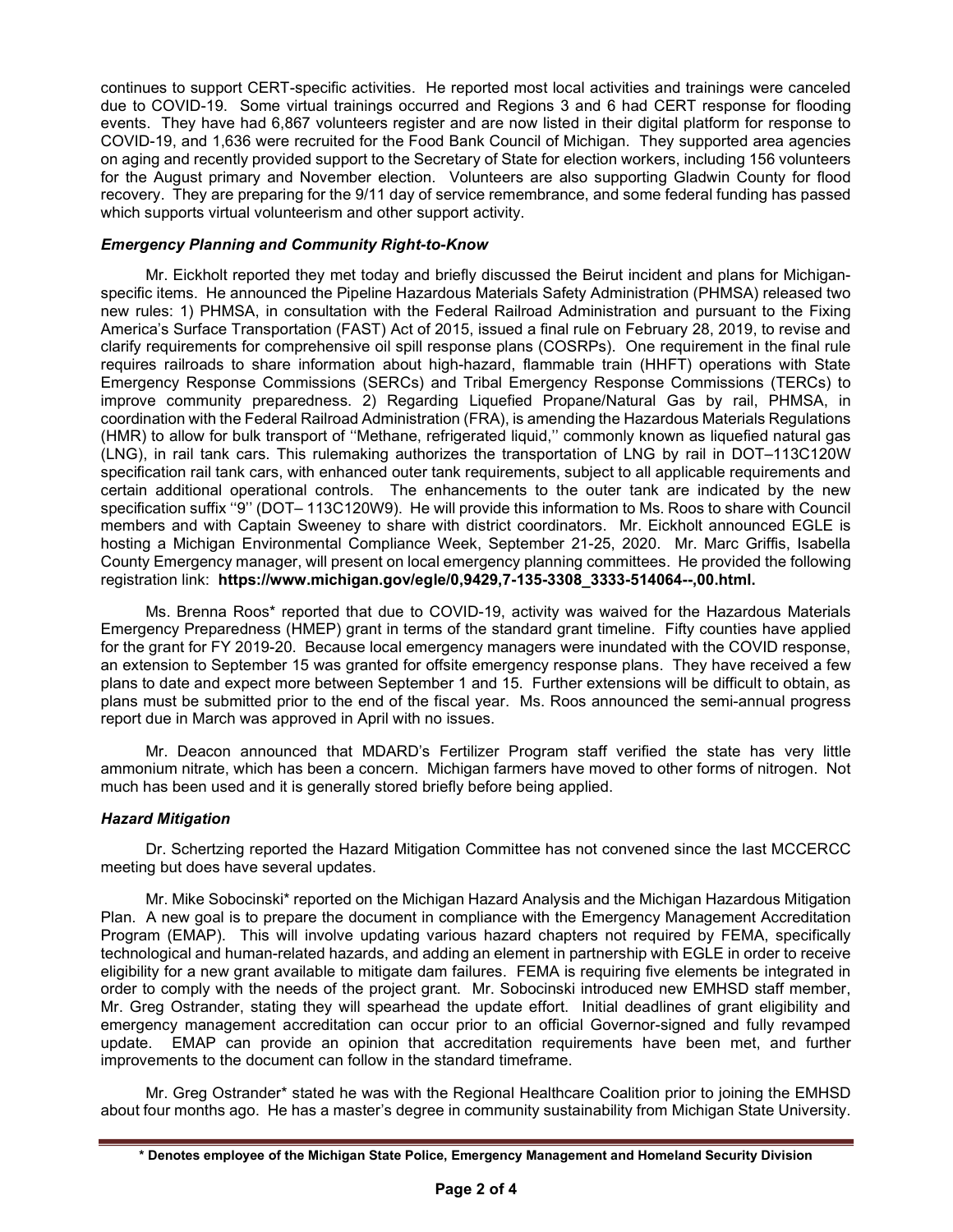Ms. Sara MacRae\* provided an update on statewide flood recovery affecting the counties of Arenac, Gladwin, Iosco, Midland, and Saginaw. Excessive rainfall between May 17 and 19 caused record flood levels that were exacerbated when extra water caused the Edenville and Sanford dams to spill, resulting in the evacuation of over 10,000 residents. The Governor declared a state of emergency for Midland County, and the State Emergency Operations Center (SEOC) was activated on May 19. Arenac, Gladwin, Saginaw, and Iosco counties were added by May 26. The Governor submitted an official request for a Presidential Disaster Declaration on June 15, and the President declared the incident a federal disaster on July 9. Ms. MacRae stated FEMA public assistance (PA) will provide financial support for critical infrastructure damage, and individual assistance (IA) will make financial and direct assistance available to homeowners. The U.S. Small Business Administration (SBA) will provide long-term low interest rates for survivors. Document Drop Off Centers (DDCs) have been established allowing FEMA employees to scan documents and answer questions while survivors stay in their vehicles. Disaster unemployment assistance will provide temporary financial support for up to 26 weeks, and Disaster Legal Services has been activated for low income survivors. They are developing an application for disaster case management programs, and discussions are ongoing for developing an application for the Crisis Counseling Assistance Program. The current registration deadline for IA and PA is September 8. As of August 9, FEMA has received 2,792 registrations. Total dollars disbursed under the Individuals and Households Program (IHP) is \$16,631,537; over \$16.1 million of that is for housing repair or replacement assistance. To date, 96 homeowners have received the maximum IHP payout of \$35,500. The SBA has received 567 homeowner loan applications; 33 business applications; and 8 economic injury disaster loan applications. To date, they have 278 homeowner loans for over \$20,644,000; six business loans have been approved for \$565,700, and one economic injury loan has been approved for \$35,500. The amount of SBA loans to date totals over \$21.2 million. The National Flood Insurance Program (NFIP) has made payouts on 463 claims totaling over \$24.5 million, and MSP voluntary agencies actively engaged with long-term recovery groups have been established in Midland, Gladwin, Saginaw, and Arenac counties.

Ms. Phifer offered a brief update regarding flooding. For the federal aid roads, they had roughly \$120 million of damage, which equates to approximately \$100 million of federal aid. Roughly \$95 million were on MDOT roads, but local agencies and road commissions were greatly affected by the disaster.

Mr. Scott Stockert\* provided a Hazard Mitigation Unit update. They have reviewed 32 sub-applications; 27 were submitted for possible funding. There were six planning grants and six projects submitted in Michigan's 2019 Pre-Disaster Mitigation (PDM) application. Planning grants were given high priority, and project ranking order was determined by the number of residents served. Generator projects were given a lower priority in accordance with FEMA's PDM project selection guidance. For HMGP 4381, available federal share remaining is approximately \$3.6 million (\$170,679 for planning). All project applications were submitted (\$12,534,657) to maximize flexibility. For HMGP 4326, which was the acquisition of homes prone to flooding in the Village of Sanford, six homes included in the project were destroyed in the DR-4547 Mid-Michigan flood. Purchase documents are being finalized for three of the properties. Mr. Stockert announced FEMA posted the 2020 Notice of Funding opportunity for the new Building Resilience Infrastructure Communities (BRIC) Program which replaced the existing Pre-Disaster Mitigation Competitive (PDMC) Program. BRIC will support states, local communities, tribes, and territories as they undertake hazard mitigation projects, reducing the risks faced from disasters and natural hazards. The application submission period opens September 30. He announced there is new grant management system called FEMA Grants Outcome (FEMA GO) and the website link is listed on the attachment Council members received prior to the meeting. The system will be utilized to manage the BRIC and FMA programs. FEMA GO has established a Michigan State Police Homeland Security Division organization that is required to add sub-organizations via their DUNS number. Suborganization points of contact will add team members and then each team member must register on the site.

#### MIReady Advisory Panel

Ms. Wendy Galbreath\* reported they have established the messaging calendar of the newsletter. She remarked that it has been difficult to obtain articles from agencies due to COVID, but they have continued to disseminate it. The purpose of the newsletter is to create consistency and preparedness messaging across the state. Those not receiving the newsletter should contact her to be added to the list.

#### Old Business

 Ms. Roos announced the MCCERCC Annual Planning Update will be sent to committee chairs and individual members who contribute to the update. Some goals that committees established for this year may